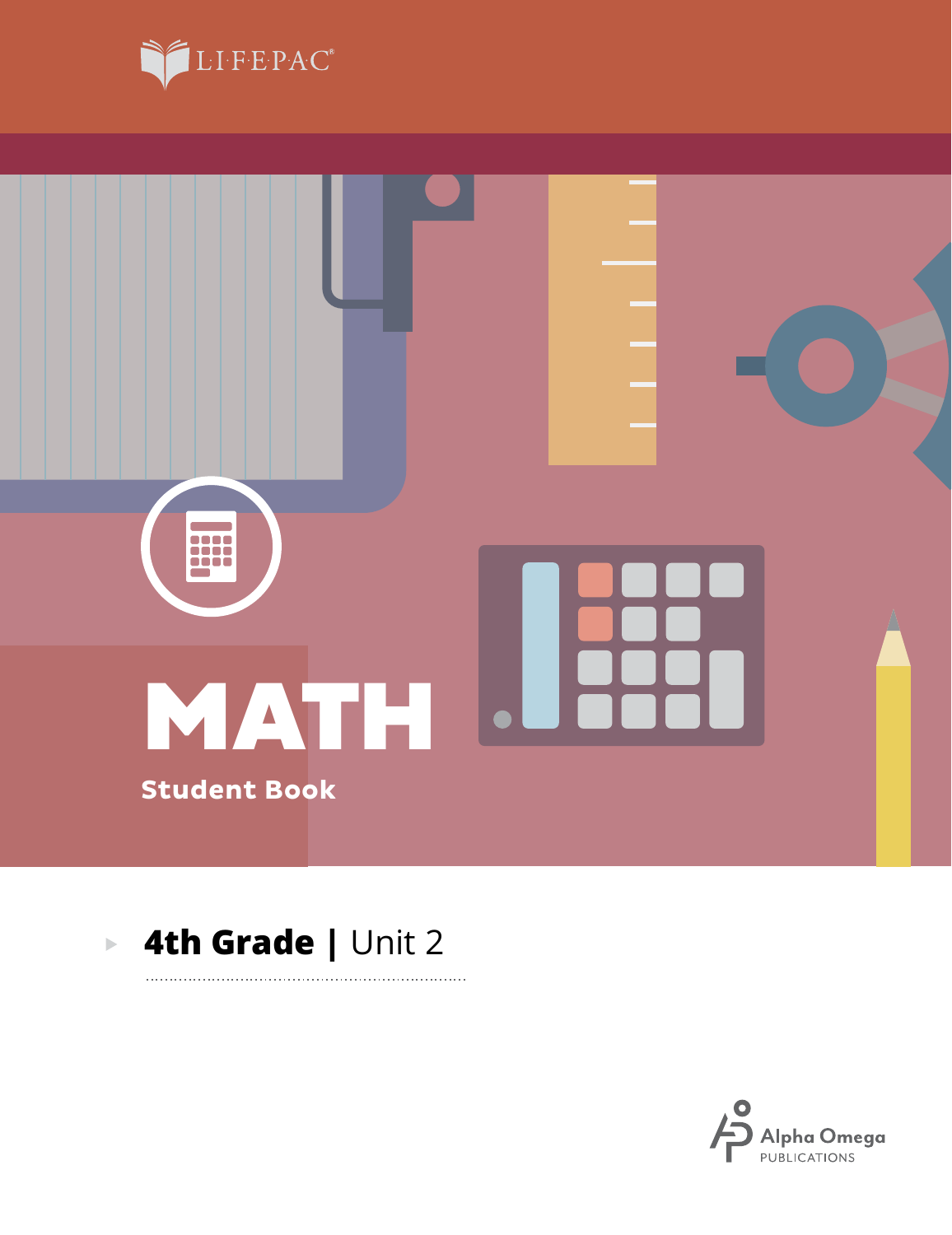# MATH 402 **MULTIPLYING WHOLE NUMBERS**

| <b>1. Multiplication Facts, 6 to 10 manuary 3</b><br>Multiplication Facts  4<br>Problems in Multiplication  6<br>Self Test 1   11 |
|-----------------------------------------------------------------------------------------------------------------------------------|
| Operation Signs   16<br>Missing Numbers   17<br>Self Test 2   19                                                                  |
| 3. Add and Subtract Fractions  21<br>Rounding and Estimating Whole Numbers to 10's  23<br><b>Self Test 3  28</b>                  |
| 4. Equivalent Fractions<br>Rounding and Estimating Whole Numbers to 100's  33<br>Self Test 4   37                                 |
| 5. Application and Review<br>Bar Graphs  45<br>Self Test 5  46<br>LIFEPAC Test   Pull-out                                         |
|                                                                                                                                   |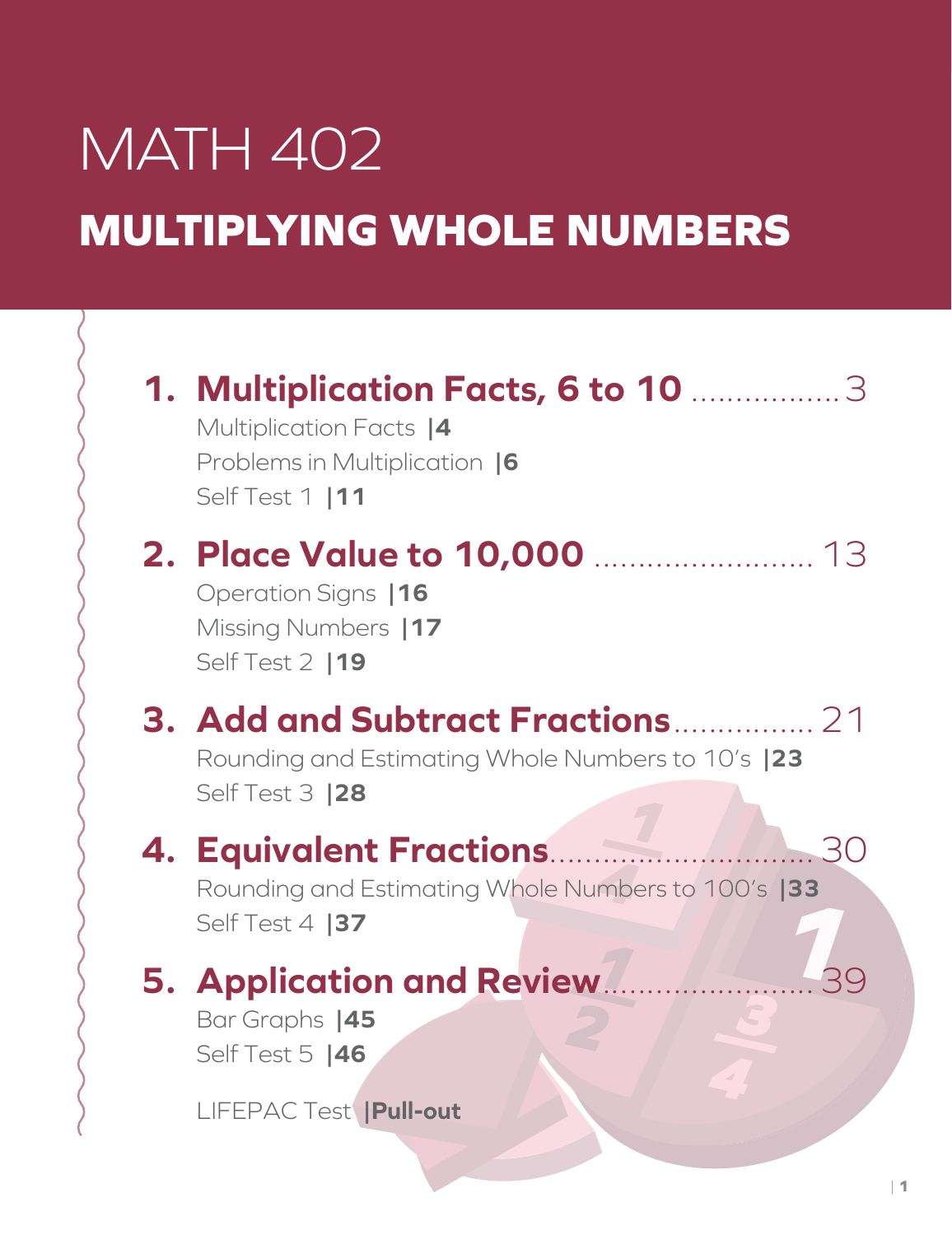**Author:** Carol Bauler, B.A.

#### **Editor:**

Alan Christopherson, M.S.

#### **Media Credits:**

**Page 3**: © marigold 88, iStock, Thinkstock; **8, 12, 40:** © Daniel R. Burch, iStock, Thinkstock; **10, 18:** © Dynamic Graphics, Liquidlibrary, Thinkstock; **13:** © naqiewei, iStock, Thinkstock; **18:** (l-r) © vectorcartoons, iStock, Thinkstock; © AptitudeAgency, iStock, Thinkstock; © Miguel Angel Salinas Salinas, iStock, Thinkstock; © Dynamic Graphics, Liquidlibrary, Thinkstock; © meshaq2000, iStock, Thinkstock; © Cole Matt, iStock, Thinkstock; © yayayoyo, iStock, Thinkstock; © Alexander Babich, iStock, Thinkstock; © Tigatelu, iStock, Thinkstock; © Dynamic Graphics, Liquidlibrary, Thinkstock; **21:** © Vectoraart, iStock, Thinkstock; **30:** © Godruma, iStock, Thinkstock; **39:** © whitehoune, iStock, Thinkstock; **42:** © Dmitry Merkushin, iStock, Thinkstock; **43:** © Cvrki, iStock, Thinkstock. **44:** © Aerial3, iStock, Thinkstock; © Adam Gault, Digital Vision, Thinkstock.



#### **804 N. 2nd Ave. E. Rock Rapids, IA 51246-1759**

© MCMXCVIII by Alpha Omega Publications, Inc. All rights reserved. LIFEPAC is a registered trademark of Alpha Omega Publications, Inc.

All trademarks and/or service marks referenced in this material are the property of their respective owners. Alpha Omega Publications, Inc. makes no claim of ownership to any trademarks and/or service marks other than their own and their affiliates, and makes no claim of affiliation to any companies whose trademarks may be listed in this material, other than their own.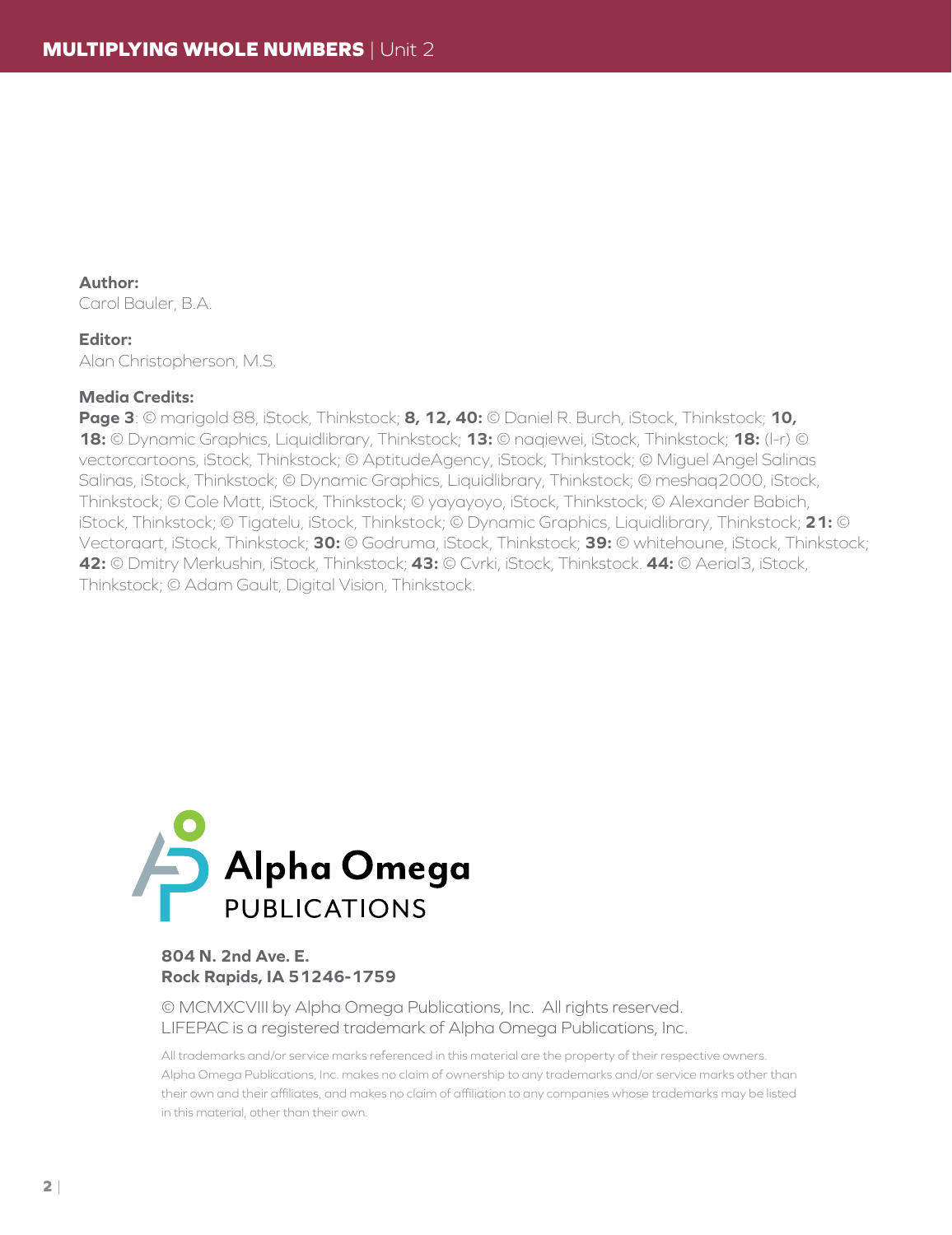## **1. MULTIPLICATION FACTS, 6 TO 10**

## **Objectives**

**Read these objectives.** When you have completed this section, you should be able to:

- **Learn multiplication facts for 6 through 10.**
- Solve problems in multiplication.



#### **Complete these activities.**

**1.1** Solve and name the parts.

| $\alpha$ .        | 478                                         |                                                    | 4,863<br><u> 1989 - Alexandr Store Barnett, amerikansk politiker (</u> |  |
|-------------------|---------------------------------------------|----------------------------------------------------|------------------------------------------------------------------------|--|
|                   |                                             |                                                    |                                                                        |  |
|                   |                                             | <u> 2002 - John Stein, Amerikaansk politiker (</u> |                                                                        |  |
|                   |                                             |                                                    |                                                                        |  |
|                   |                                             | b. 76 __________                                   | 763                                                                    |  |
|                   |                                             |                                                    | $-496$                                                                 |  |
|                   |                                             |                                                    |                                                                        |  |
|                   | <b>1.2</b> Answer the multiplication facts. |                                                    |                                                                        |  |
|                   |                                             | $9 \times 4 =$                                     | $8 \times 3 =$                                                         |  |
|                   | b. $7 \times 2 =$                           | $6 \times 5 =$                                     | $7 \times 1 =$                                                         |  |
|                   | c. $2 \times 3 =$                           | $8 \times 4 =$                                     | $6 \times 3 =$                                                         |  |
| d. $9 \times 2 =$ |                                             | $3 \times 4 =$                                     | $7 \times 4 =$                                                         |  |
|                   |                                             |                                                    |                                                                        |  |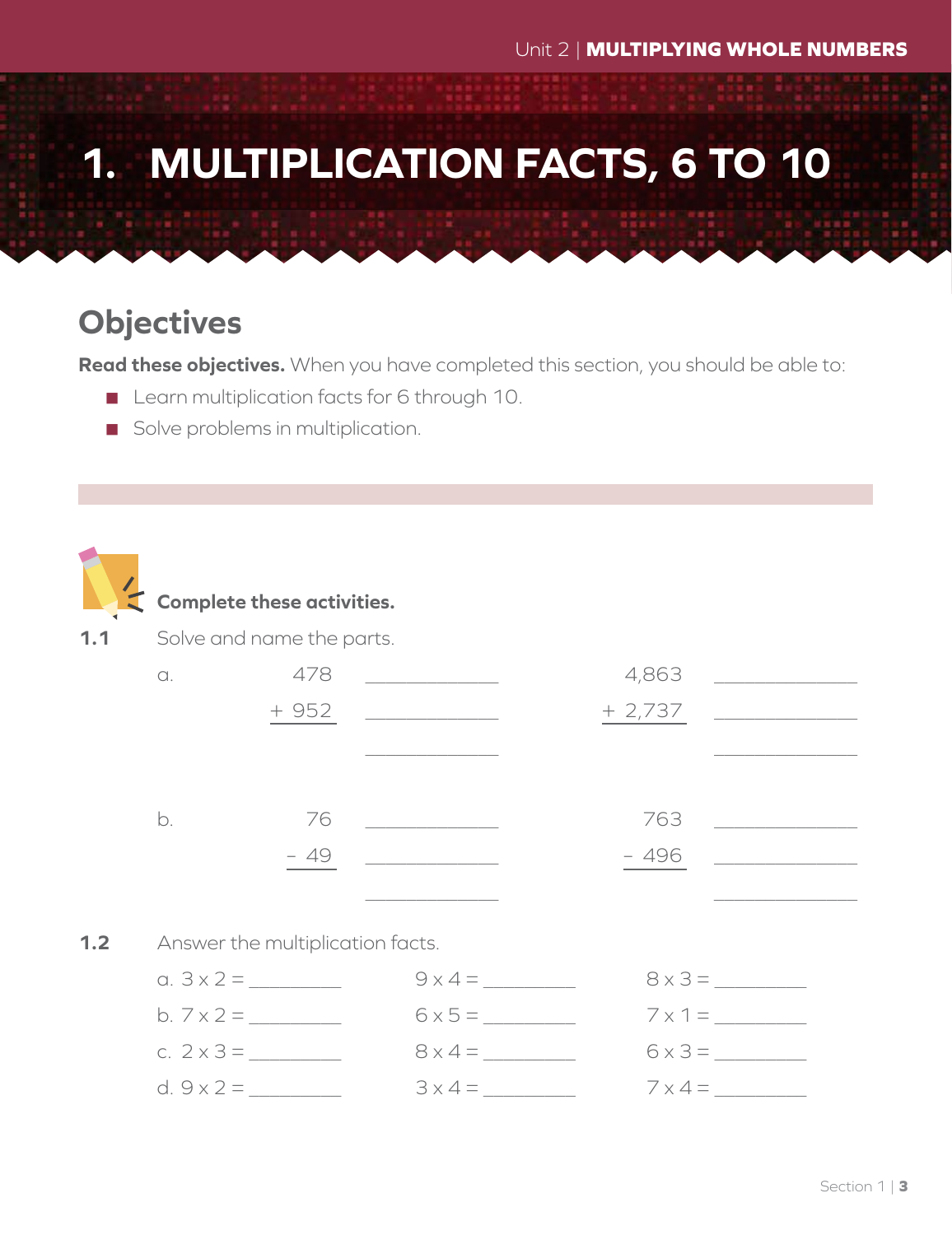**1.3** Write the problems in words. Remember hyphens!

| 一<br>the contract of the contract of the |  |
|------------------------------------------|--|
|                                          |  |

| b. $63 - 37 = 26$ |  |  |
|-------------------|--|--|

- c.  $8 \times 5 = 40$
- **1.4** Write these numbers in order from smallest to largest. 1,436 1,763 1,278 1,463 1,673 1,728

### **Multiplication Facts**

You can learn the multiplication facts for 6, 7, 8, 9, and 10.



\_\_\_\_\_\_\_\_\_\_ \_\_\_\_\_\_\_\_\_\_ \_\_\_\_\_\_\_\_\_\_ \_\_\_\_\_\_\_\_\_\_ \_\_\_\_\_\_\_\_\_\_ \_\_\_\_\_\_\_\_\_\_

|  |  |  |  |  |  |  |  |  |  |  |  |  |  |  |  |  |  |  |  |  |  |  |  |  | 50 55 60 65 70 75 80 85 90 95 100 |
|--|--|--|--|--|--|--|--|--|--|--|--|--|--|--|--|--|--|--|--|--|--|--|--|--|-----------------------------------|
|  |  |  |  |  |  |  |  |  |  |  |  |  |  |  |  |  |  |  |  |  |  |  |  |  |                                   |
|  |  |  |  |  |  |  |  |  |  |  |  |  |  |  |  |  |  |  |  |  |  |  |  |  |                                   |

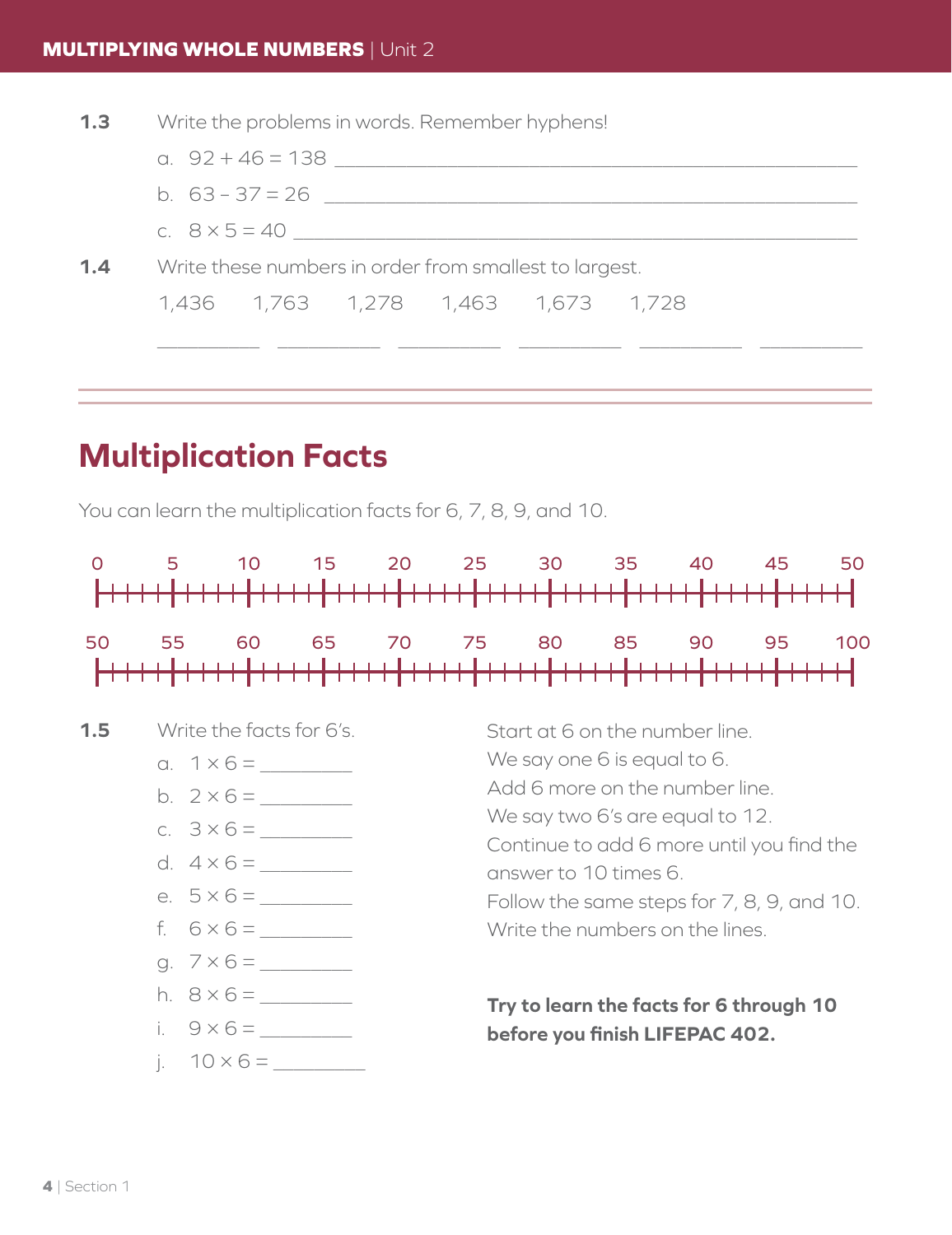#### Unit 2 | **MULTIPLYING WHOLE NUMBERS**



- a.  $1 \times 7 =$
- b.  $2 \times 7 =$
- c.  $3 \times 7 =$
- d.  $4 \times 7 =$
- e.  $5 \times 7 =$
- f. 6 × 7 = \_\_\_\_\_\_\_\_\_
- g. 7 × 7 = \_\_\_\_\_\_\_\_\_
- h.  $8 \times 7 =$
- i.  $9 \times 7 =$
- j.  $10 \times 7 =$

#### **1.8** Write the facts for 9's.

- a.  $1 \times 9 =$
- b.  $2 \times 9 =$
- c.  $3 \times 9 =$
- d.  $4 \times 9 =$
- e.  $5 \times 9 =$
- f.  $6 \times 9 =$
- a.  $7 \times 9 =$
- h.  $8 \times 9 =$
- i.  $9 \times 9 =$
- j.  $10 \times 9 =$
- **1.7** Write the facts for 8's.
	- a.  $1 \times 8 =$
	- b.  $2 \times 8 =$
	- c.  $3 \times 8 =$
	- d.  $4 \times 8 =$
	- e.  $5 \times 8 =$
	- f. 6 × 8 = \_\_\_\_\_\_\_\_\_
	- g. 7 × 8 = \_\_\_\_\_\_\_\_\_
	- h.  $8 \times 8 =$
	- i.  $9 \times 8 =$
	- j.  $10 \times 8 =$
- **1.9** Write the facts for 10's.
	- a.  $1 \times 10 =$
	- b.  $2 \times 10 =$
	- c.  $3 \times 10 =$
	- d.  $4 \times 10 =$
	- e.  $5 \times 10 =$
	- f.  $6 \times 10 =$
	- q.  $7 \times 10 =$
	- h.  $8 \times 10 =$
	- i.  $9 \times 10 =$
	- j.  $10 \times 10 =$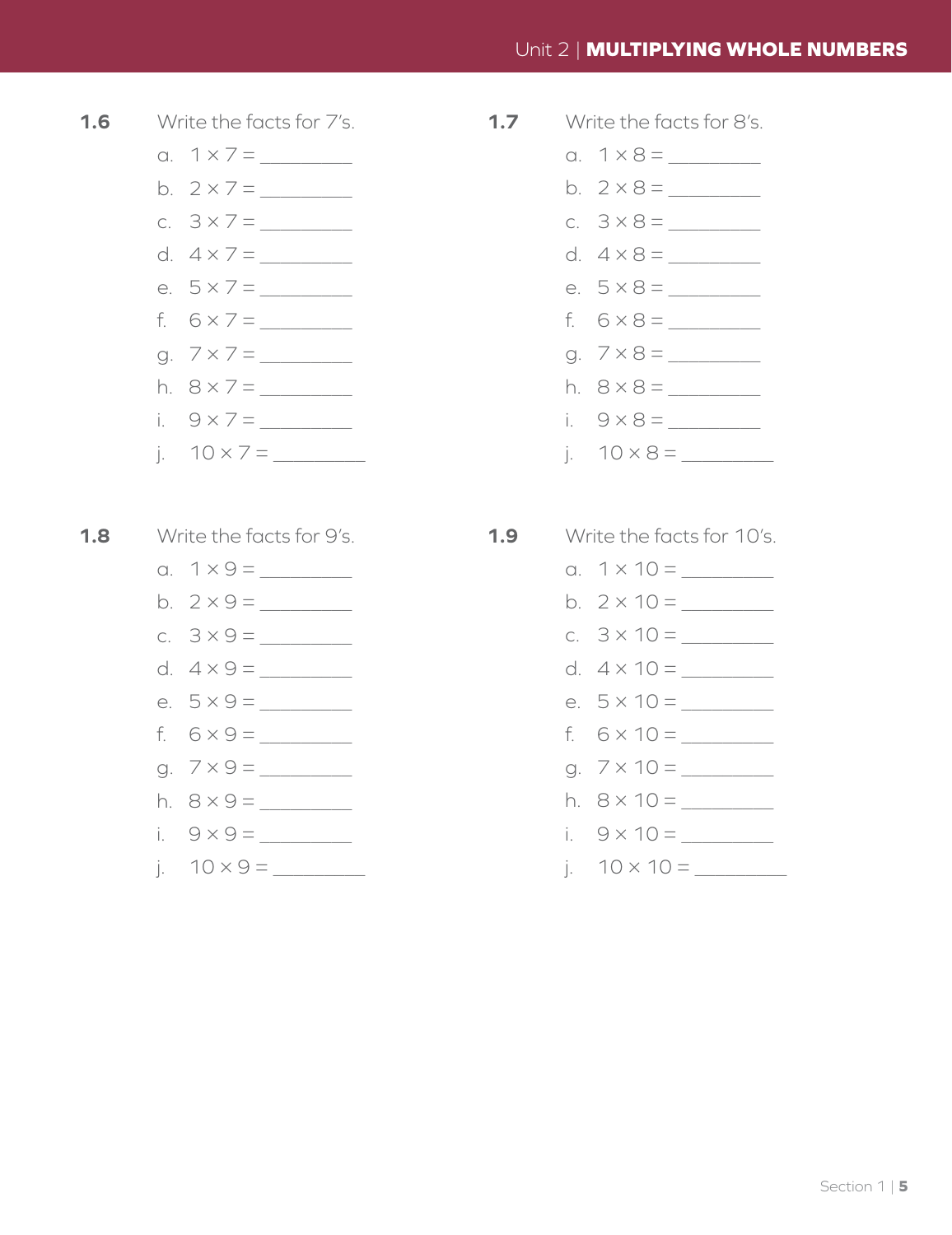## **Problems in Multiplication**

**Read each example.** Follow the instructions and complete the problems.



| Multiply ones' place.   | $2 \times 1 = 2$   |
|-------------------------|--------------------|
| Write 2 in ones' place. |                    |
| Multiply tens' place.   | $2 \times 2 = 4$   |
| Write 4 in tens' place. | $2 \times 21 = 42$ |
| Complete the problem    | $3 \times 32$      |

| I | $\sim$ | I |  |
|---|--------|---|--|
|   |        |   |  |



| 1.11 |      |     |                | Multiply ones' place.     | $3 \times 3 = 9$    |
|------|------|-----|----------------|---------------------------|---------------------|
|      |      |     |                | Write 9 in ones' place.   |                     |
|      | tens |     |                | Multiply tens' place.     | $3 \times 5 = 15$   |
|      |      | 5 3 | 3 <sup>1</sup> | Write 5 in tens' place    |                     |
|      |      |     |                | and 1 in hundreds' place. | $3 \times 53 = 159$ |
|      |      |     |                | Complete the problem      | $4 \times 31$ .     |



| 1.12                     |          |       | Multiply ones' place.               | $2 \times 3 = 6$       |
|--------------------------|----------|-------|-------------------------------------|------------------------|
|                          |          |       | Write 6 in ones' place.             |                        |
| nundreds<br>tens<br>ones |          |       | Multiply tens' place.               | $2 \times 4 = 8$       |
|                          |          |       | Write 8 in tens' place.             |                        |
|                          |          | 4 3 1 | Multiply hundreds' place.           | $2 \times 7 = 14$      |
| $\times$                 | $\times$ | 3     | Write 4 in hundreds' place and 1 in |                        |
| 1, 486                   |          |       | thousands' place.                   | $2 \times 743 = 1,486$ |
|                          |          |       | Complete the problem                | $3 \times 431$ .       |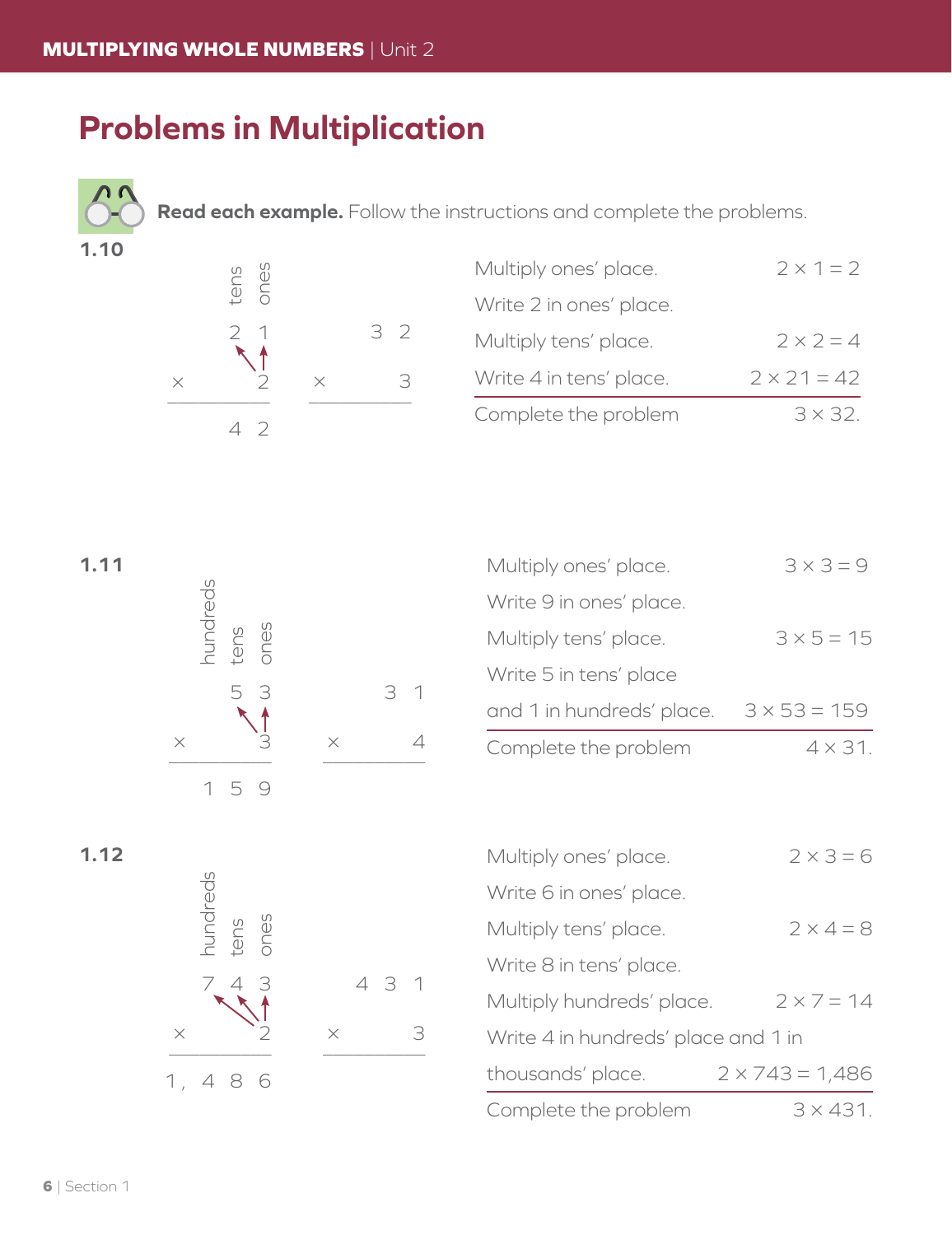Numbers that we multiply have special names.

| 412        | multiplicand | In multiplication, the number being multiplied is                 |
|------------|--------------|-------------------------------------------------------------------|
| $\times$ 2 | multiplier   | the <b>multiplicand</b> , the number doing the multiplying        |
| 824        | product      | is the <b>multiplier</b> , and the answer is the <b>product</b> . |

\_\_\_\_\_\_\_\_\_\_ \_\_\_\_\_\_\_\_\_\_ \_\_\_\_\_\_\_\_\_\_ \_\_\_\_\_\_\_\_\_\_ \_\_\_\_\_\_\_\_\_\_ \_\_\_\_\_\_\_\_\_\_



#### **Complete these activities.**

- **1.13** Look at the problems in exercises 1.10, 1.11, and 1.12.
	- a. List the multiplicands.

|               | b. List the multipliers. |            |            |            |            |
|---------------|--------------------------|------------|------------|------------|------------|
|               | c. List the products.    |            |            |            |            |
|               | Find the products.       |            |            |            |            |
| $\bigcirc$ .  | 53                       | 63         | 74         | 81         | 53         |
|               | $\times$ 3               | $\times$ 3 | $\times$ 2 | $\times$ 6 | $\times 2$ |
| b.            | 52                       | 90         | 84         | 41         | 62         |
|               | $\times$ 4               | $\times$ 5 | $\times$ 2 | $\times$ 5 | $\times$ 4 |
| $\mathsf{C}.$ | 310                      | 602        | 511        | 713        | 232        |
|               | $\times$ 5               | $\times$ 3 | $\times$ 4 | $\times$ 3 | $\times$ 3 |
| d.            | 302                      | 812        | 712        | 610        | 504        |
|               | $\times$ 4               | $\times$ 2 | $\times$ 3 | $\times$ 2 | $\times$ 2 |
| е.            | 422                      | 913        | 501        | 311        | 703        |
|               | $\times$ 3               | $\times$ 3 | $\times$ 7 | $\times$ 4 | $\times$ 2 |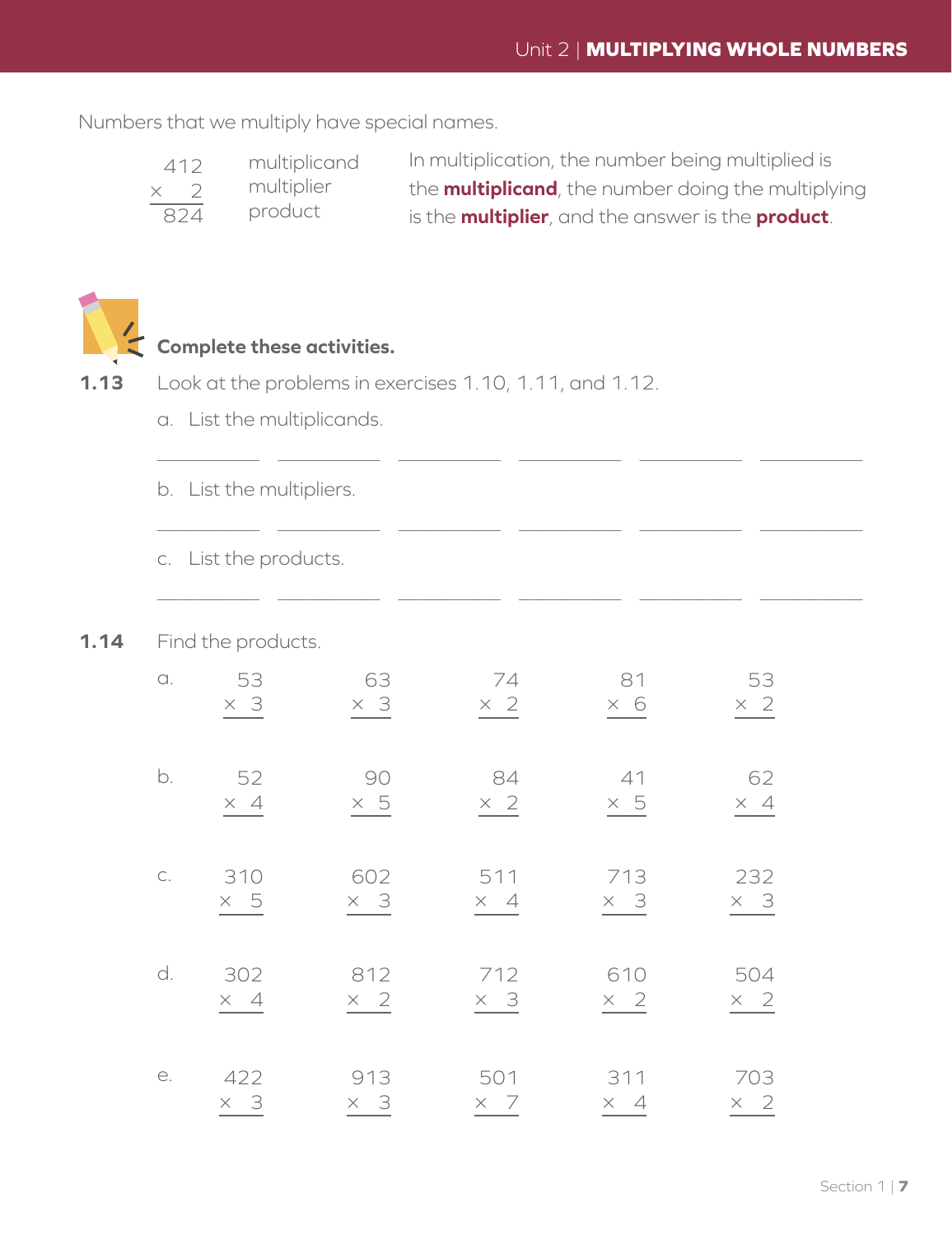**1.15** Add the coins. Write "how many" cents. Remember to write the cent sign (¢).



 $\mathcal{L}_\text{max}$  , and the contract of the contract of the contract of the contract of the contract of the contract of the contract of the contract of the contract of the contract of the contract of the contract of the contr

 $7 \times 5$ 

 $7<sub>6</sub>5$ 

 $7.6.5$ 

7 ≵ 5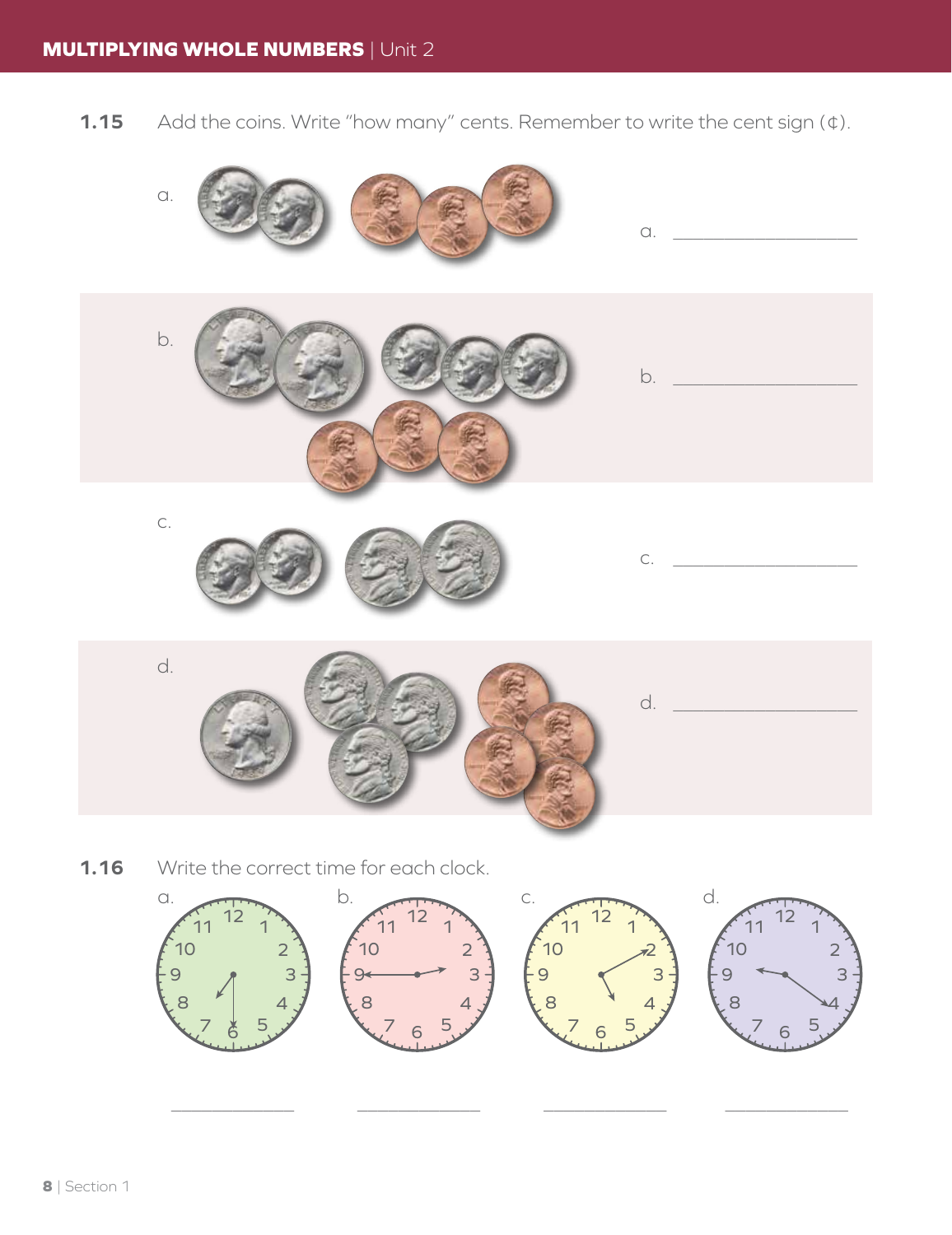**1.17** Find the sums.

| 37    | 437    |          |          |           |
|-------|--------|----------|----------|-----------|
| 42    | 265    | 4,386    | 6,091    | 6,752     |
| $+55$ | $+831$ | $+2,042$ | $+5,483$ | $+ 1,386$ |
|       |        |          |          |           |
|       |        |          |          |           |

**1.18** Find the differences.

| 52   | $\overline{Q}$ | - 427 | 835   | 793   |
|------|----------------|-------|-------|-------|
| - 35 | - 26           | - 352 | - 276 | - 541 |

#### **1.19** Write the measurements.

| $a. 1$ minute $=$              | seconds | 1 hour $=$  | minutes |
|--------------------------------|---------|-------------|---------|
| b. 1 foot $=$                  | inches  | 1 yard $=$  | teet    |
| c. 1 day $=$ $\overline{ }$    | hours   | 1 quart $=$ | pints   |
| d. 1 gallon $=$ $\overline{a}$ | quarts  | 1 yard $=$  | inches  |



**Look at the ruler.** Count by inches to 6. Count by  $\frac{1}{2}$  inches to 6. Count by  $\frac{1}{4}$ inches to 6.



**1.20** Use your ruler to draw a line ...

a. 2 inches

- b.  $3\frac{3}{4}$  inches
- c.  $5\frac{1}{2}$  inches
- d.  $4\frac{1}{4}$  inches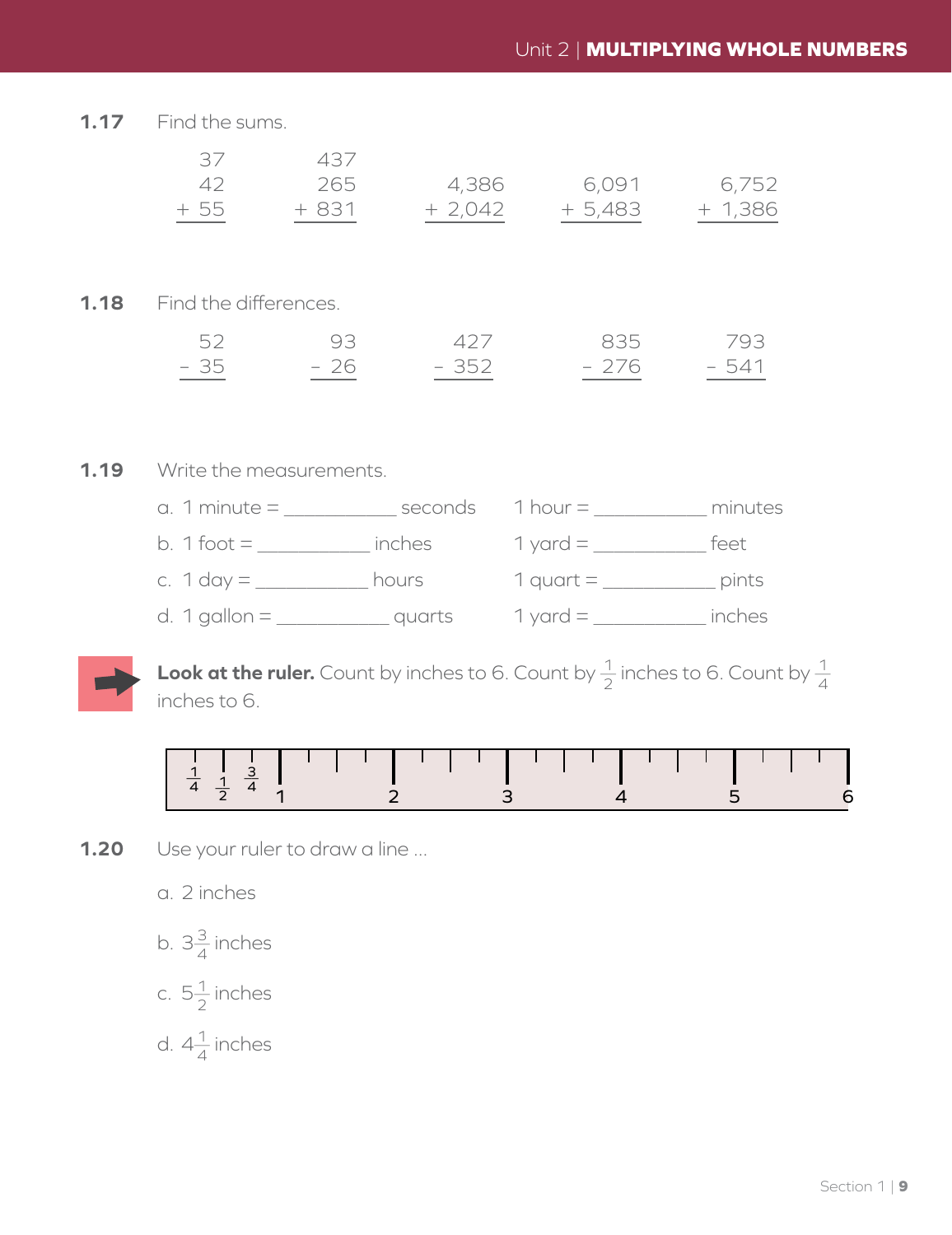

#### **Complete these activities.**

- **1.21** Color the parts. Write the fraction in numbers and in words.
	-
	- a. Color four parts. b. Circle three parts.





**1.22** "Think" the problem. Write the answer.

| a. $2 + 9 + 6 =$ | $7 + 4 + 8 =$ |
|------------------|---------------|
| $b. 8 + 2 + 5 =$ | $4+5+3=$      |

\_\_\_\_\_\_ \_\_\_\_\_\_\_\_\_\_\_\_\_\_\_\_\_\_\_\_\_ \_\_\_\_\_\_ \_\_\_\_\_\_\_\_\_\_\_\_\_\_\_\_\_\_\_\_\_

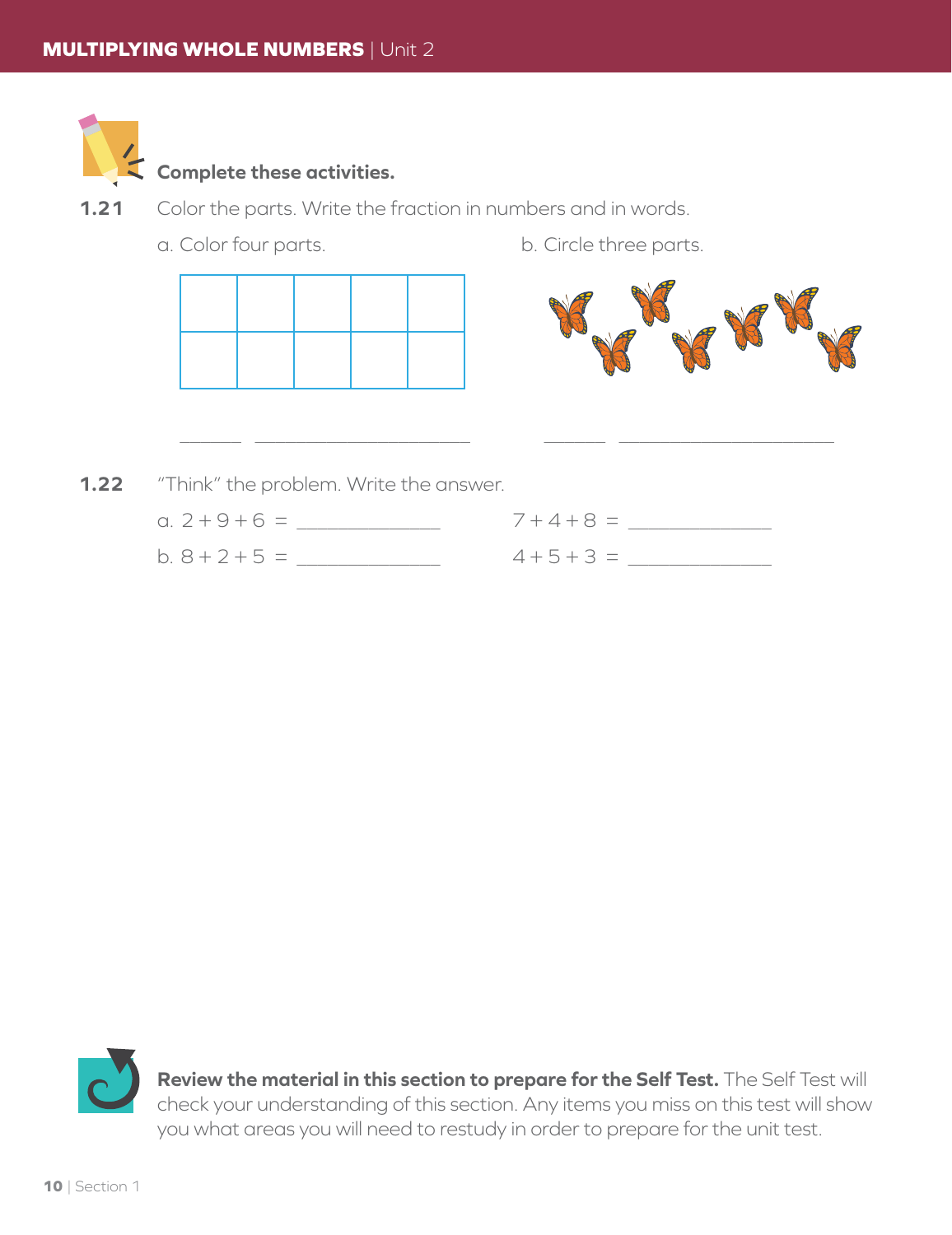## **SELF TEST 1**

| <b>Complete these activities</b> (each answer, 1 point). |            |                                                                 |    |                                                              |  |
|----------------------------------------------------------|------------|-----------------------------------------------------------------|----|--------------------------------------------------------------|--|
| 1.01                                                     |            | Solve and write the names of the terms.                         |    |                                                              |  |
|                                                          | $\alpha$ . | 365                                                             | b. | 431                                                          |  |
|                                                          |            | + 540                                                           |    | - 276<br><u> 1990 - Jan Barbara Barat, politik politik (</u> |  |
|                                                          |            |                                                                 |    |                                                              |  |
|                                                          |            | Write the answers to the facts (each set of answers, 2 points). |    |                                                              |  |
| 1.02                                                     |            | a. $(6 \times 6$ through $10 \times 6)$                         |    | b. $(6 \times 7)$ through $10 \times 7$ )                    |  |
|                                                          |            |                                                                 |    | $6 \times 7 =$                                               |  |
|                                                          |            | $7 \times 6 =$                                                  |    | $7 \times 7 =$                                               |  |
|                                                          |            | $8 \times 6 =$                                                  |    | $8 \times 7 =$                                               |  |
|                                                          |            | $9 \times 6 =$                                                  |    | $9 \times 7 =$                                               |  |
|                                                          |            | $10 \times 6 =$                                                 |    |                                                              |  |
|                                                          |            | c. $(6 \times 8)$ through $10 \times 8$                         |    | d. $(6 \times 9$ through $10 \times 9)$                      |  |
|                                                          |            | $6 \times 8 =$                                                  |    | $6 \times 9 =$                                               |  |
|                                                          |            |                                                                 |    | $7 \times 9 =$                                               |  |
|                                                          |            | $8 \times 8 =$                                                  |    | $8 \times 9 =$                                               |  |
|                                                          |            | $9 \times 8 =$                                                  |    | $9 \times 9 =$                                               |  |
|                                                          |            | $10 \times 8 =$                                                 |    |                                                              |  |
|                                                          |            | e. $(6 \times 10$ through $10 \times 10$ )                      |    |                                                              |  |
|                                                          |            |                                                                 |    |                                                              |  |
|                                                          |            |                                                                 |    |                                                              |  |
|                                                          |            |                                                                 |    |                                                              |  |
|                                                          |            |                                                                 |    |                                                              |  |
|                                                          |            |                                                                 |    |                                                              |  |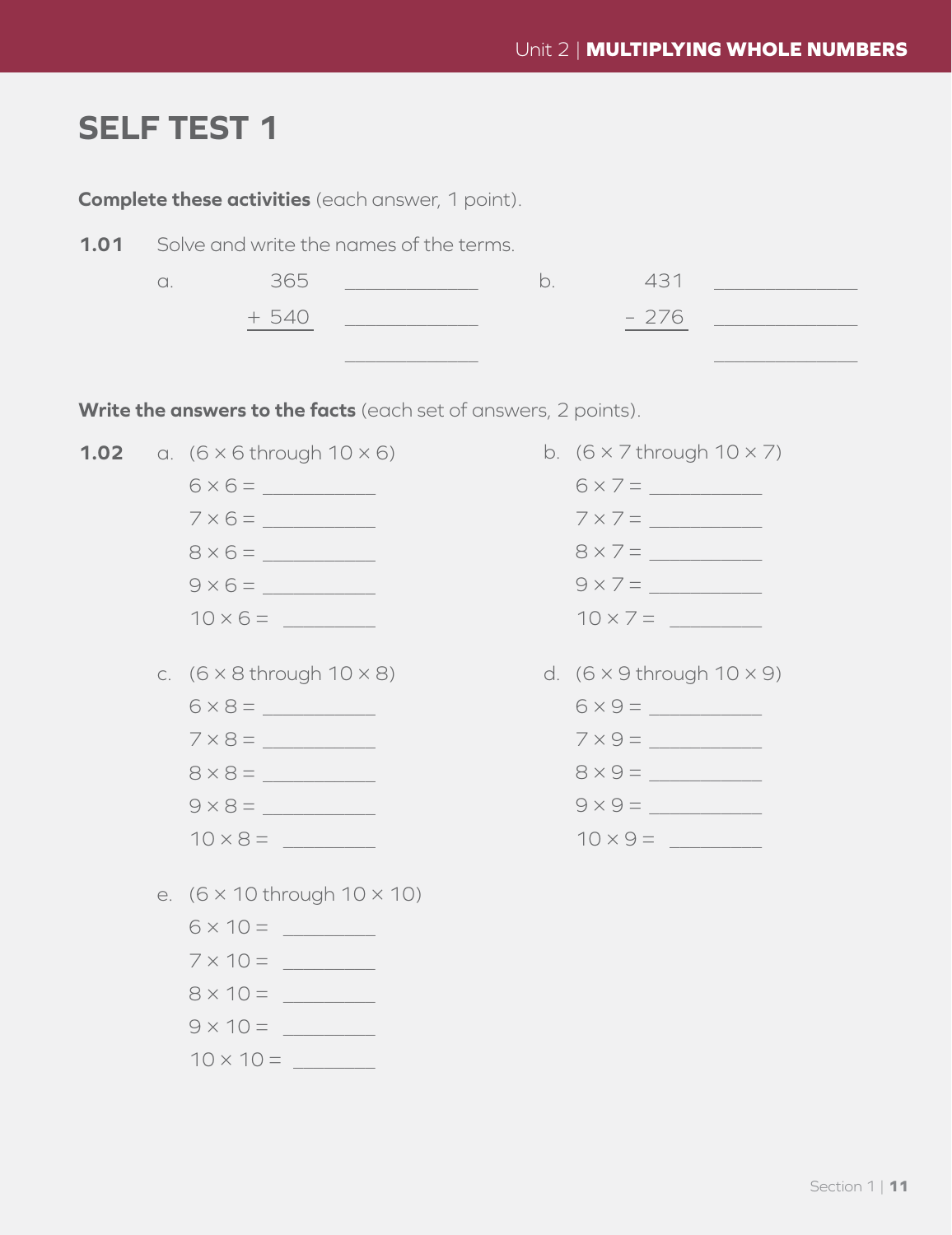#### **MULTIPLYING WHOLE NUMBERS** | Unit 2

**Complete these activities** (each answer, 1 point).

**1.03** Solve and write the names of the terms.



 $\mathcal{L}_\text{max}$  and  $\mathcal{L}_\text{max}$  are the set of  $\mathcal{L}_\text{max}$ 

**1.04** Multiply.

| 42 <sup>2</sup> | 92 401 613 921        |            |            |
|-----------------|-----------------------|------------|------------|
| $\times$ 3      | $\times$ 4 $\times$ 8 | $\times$ 3 | $\times$ 2 |

**1.05** Add the coins. Write "how many" cents. Remember to write the cent sign (¢).



- **1.06** Write the measurements.
	- a. 1 minute =  $\frac{1}{2}$  seconds 1 hour =  $\frac{1}{2}$  minutes
	- b.  $1$  foot =  $\_\_\_\_\_\_\_\_\_\_\_\_\_\_\_\_\_\_\_\_\_$  inches  $1$  yard =  $\_\_\_\_\_\_\_\_\_\_\_\_\_\_\_\_\_\_\_\_\_\_\_\_\_$  feet
	- c.  $1 \text{ day} =$  hours  $1 \text{ quart} =$  pints
	- d. 1 gallon = \_\_\_\_\_\_\_\_\_\_\_\_ quarts  $1$  yard = \_\_\_\_\_\_\_\_\_\_\_ inches
- **1.07** Use your ruler to draw a line ...
	- a. 1 $\frac{1}{2}$  inches
	- b.  $3\frac{1}{4}$  inches
- **1.08** "Think" the problem. Write the answer.

 $7 + 8 + 2 =$  5 + 9 + 6 =